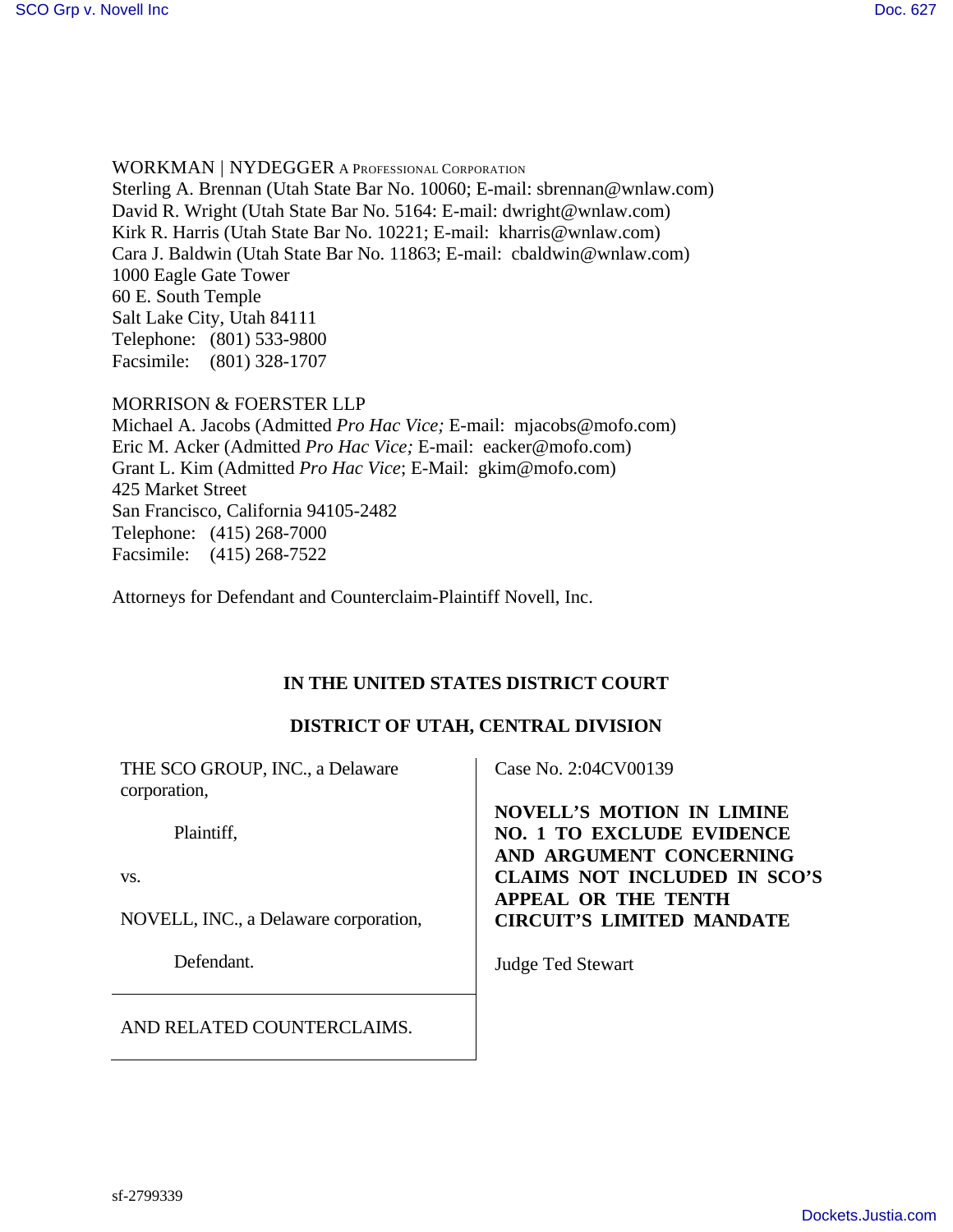Novell moves to preclude SCO from presenting evidence or argument on claims not included in SCO's appeal or the Tenth Circuit's mandate. The Tenth Circuit reversed and remanded for trial on copyright ownership and SCO's related claim for specific performance of Novell's alleged duty to transfer copyrights to SCO. SCO did not appeal — and the Tenth Circuit did not reverse — the judgment on SCO's slander of title claim or the copyright ownership portions of its unfair competition and covenant of good faith claims. Thus, SCO should be precluded from presenting evidence or argument on those claims.

### **I. BACKGROUND**

SCO asserted four separate claims related to ownership of the UNIX copyrights in its operative Second Amended Complaint (Dkt. No. 96, ¶¶ 91, 108, 99 & 122):

- (1) Novell slandered SCO's title by falsely stating that Novell owns the copyrights;
- (2) Novell breached the APA by failing to specifically perform its obligation to transfer the UNIX copyrights to SCO;
- (3) Novell breached the implied covenant of good faith under the APA and TLA by denying that it owns the copyrights; and
- (4) Novell engaged in unfair competition by falsely claiming ownership of the UNIX copyrights.

Judge Kimball ruled on summary judgment<sup>1</sup> that "Novell is the owner of the UNIX and UnixWare copyrights." (Ex. 5 at 62.) Judge Kimball held that this ruling entitled Novell to summary judgment on all four claims above. (*Id.* at 62, 63, 65, 99.) On specific performance, Judge Kimball emphasized that "[n]either the original APA nor Amendment No. 2 entitle SCO to obtain ownership of the UNIX and UnixWare copyrights." (*Id.* at 62.) On unfair competition and good faith, Judge Kimball granted summary judgment on the additional ground that SCO had failed to present evidence that Novell's public statements were "objectively unreasonable" or

 $\overline{a}$ 

<sup>1</sup> Judge Kimball's summary judgment ruling and final judgment, the Tenth Circuit's opinion, and SCO's appeal briefs are reproduced as exhibits hereto.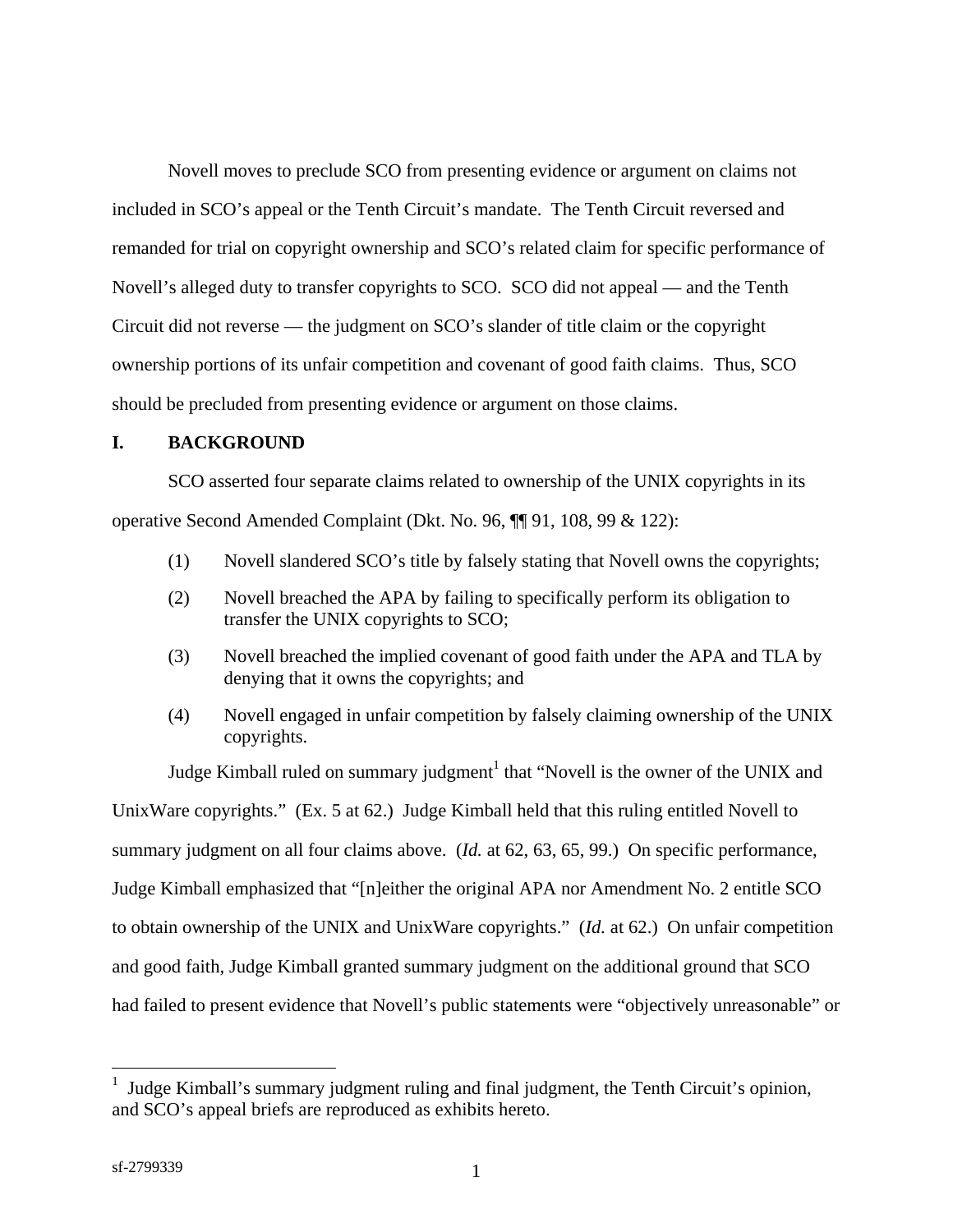"based on anything but its good faith interpretation of the contracts." (*Id.* at 64-65.) In November 2008, Judge Kimball entered a final judgment dismissing "SCO's claims for Slander of Title (Count I) and Specific Performance (Count III)," as well as "SCO's claims for Breach of Contract (Count II)…and Unfair Competition (Count V), insofar as these claims are based on ownership of pre-APA UNIX and UnixWare copyrights." (Ex. 1 at 1.)

In its opening brief, SCO asked the Tenth Circuit to reverse the rulings that "Santa Cruz did not acquire the UNIX and UnixWare copyrights under the APA" and that "SCO is not entitled to specific performance, requiring the transfer of those copyrights now," as well as several unrelated claims (Ex. 3 at 70); but it did *not* seek reversal of the judgment on its slander of title claim, or the copyright ownership portions of its unfair competition and covenant of good faith claims (which were barely even mentioned). (*See id.* at 2, 4, 11, 31, 51, 70.) The Tenth Circuit remanded with a mandate closely tracking SCO's request for relief:

> For the foregoing reasons, we **AFFIRM** the district court's judgment with regards to the royalties due Novell under the 2003 Sun-SCO Agreement, but **REVERSE** the district court's entry of summary judgment on (1) the ownership of the UNIX and UnixWare copyrights; (2) SCO's claim seeking specific performance; (3) the scope of Novell's rights under Section 4.16 of the APA; (4) the application of the covenant of good faith and fair dealing to Novell's rights under Section 4.16 of the APA. *On these issues,* we **REMAND** for trial [emphasis added].

*SCO Group, Inc. v. Novell, Inc.,* 578 F.3d 1201, 1227 (10th Cir. 2009) (reproduced as Ex. 2).

Novell initially interpreted this remand as not necessarily barring retrial of other claims. Novell moved for relief from the judgment on its claim for SVRX royalties, as that judgment was based on the copyright ownership ruling that the Tenth Circuit reversed. This Court denied that motion, holding that the Tenth Circuit "remanded this matter to the Court for trial on those four specific issues identified in the mandate," and that "[b]ecause of the specific nature of the mandate, the Court is not free to explore matters outside of it." (Ex. 6 at 4.)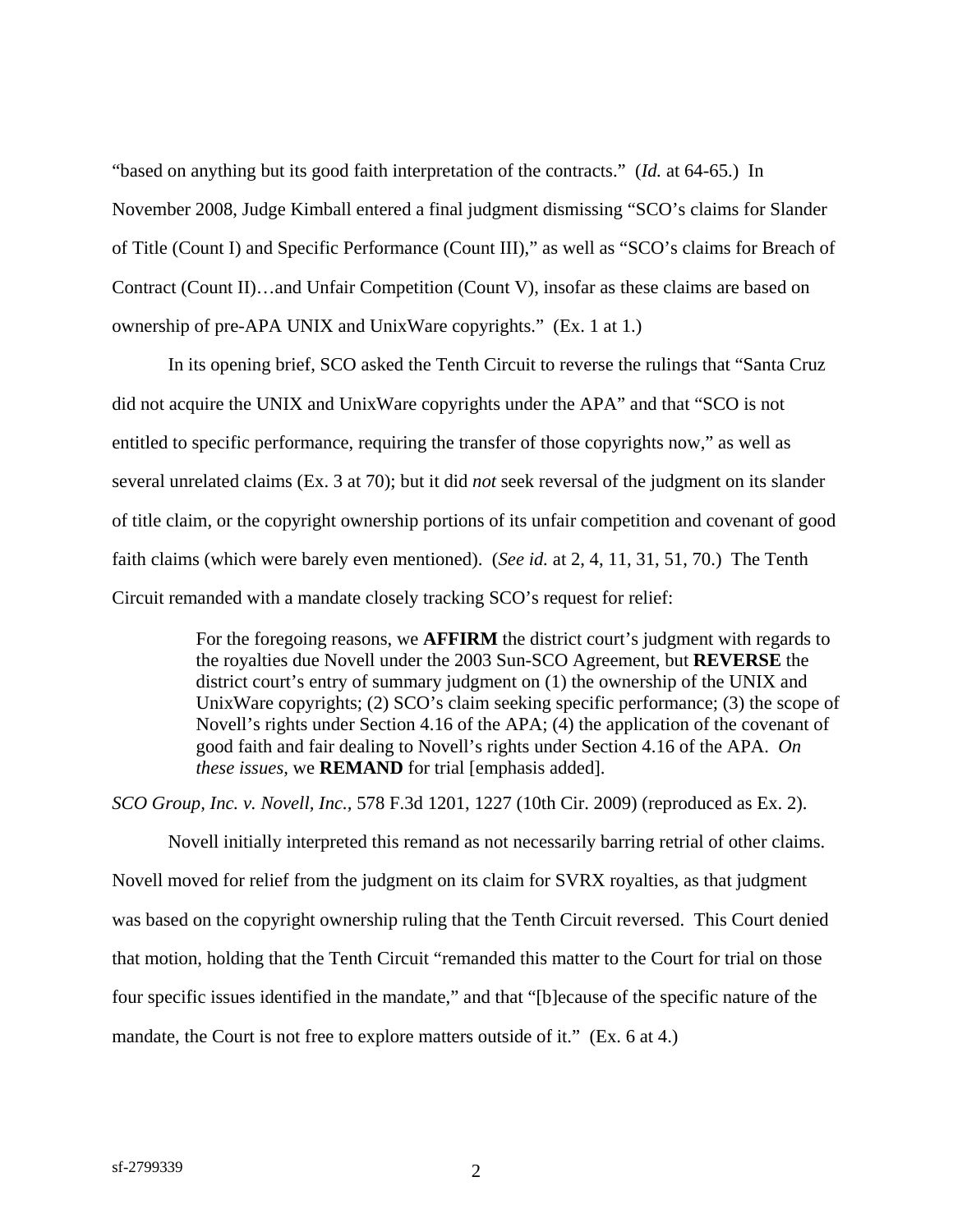#### **II. ARGUMENT**

This Court ruled that the Tenth Circuit's mandate limits the trial to the four specific issues identified in its mandate. The mandate includes (1) copyright ownership; (2) specific performance; (3) Novell's rights under Section 4.16, which concerns SVRX licenses (and not copyright ownership); and (4) applying the covenant of good faith to those rights. The mandate does not include SCO's slander of title claim or the copyright ownership portion of its unfair competition and good faith claims because SCO did not appeal, and the Tenth Circuit did not reverse, the judgment on these claims. The Tenth Circuit remanded for trial on copyright ownership in connection with SCO's claim for specific performance and not in connection with any other claim. Copyright ownership is an essential element of SCO's specific performance claim, as this claim requires SCO to prove that the contract entitled SCO to ownership, but Novell failed to sign the necessary transfer documents.

SCO may argue that the judgment on its slander of title claim should be vacated because it was based on the copyright ownership ruling that the Tenth Circuit reversed. However, this Court has already rejected that argument in the context of Novell's Rule 60(b)(5) motion:

> [SCO] could have easily argued to the Tenth Circuit that, if this Court's decision concerning the ownership of the copyrights was reversed, the decision concerning [slander, unfair competition, and good faith] should similarly be reversed. [It] did not. The Court cannot ignore [SCO's] decision not to address this issue on appeal.

(Ex. 6 at 4 [substituting SCO for Novell, *mutatis mutandis*].) *See also SCO Group*, 578 F.3d at 1226 ("An issue or argument insufficiently raised in a party's opening brief is deemed waived").

Under the Tenth Circuit's mandate and this Court's recent ruling, SCO should be precluded from presenting any evidence or argument on the slander of title, unfair competition, and good faith claims that were not included in SCO's appeal or the limited mandate.